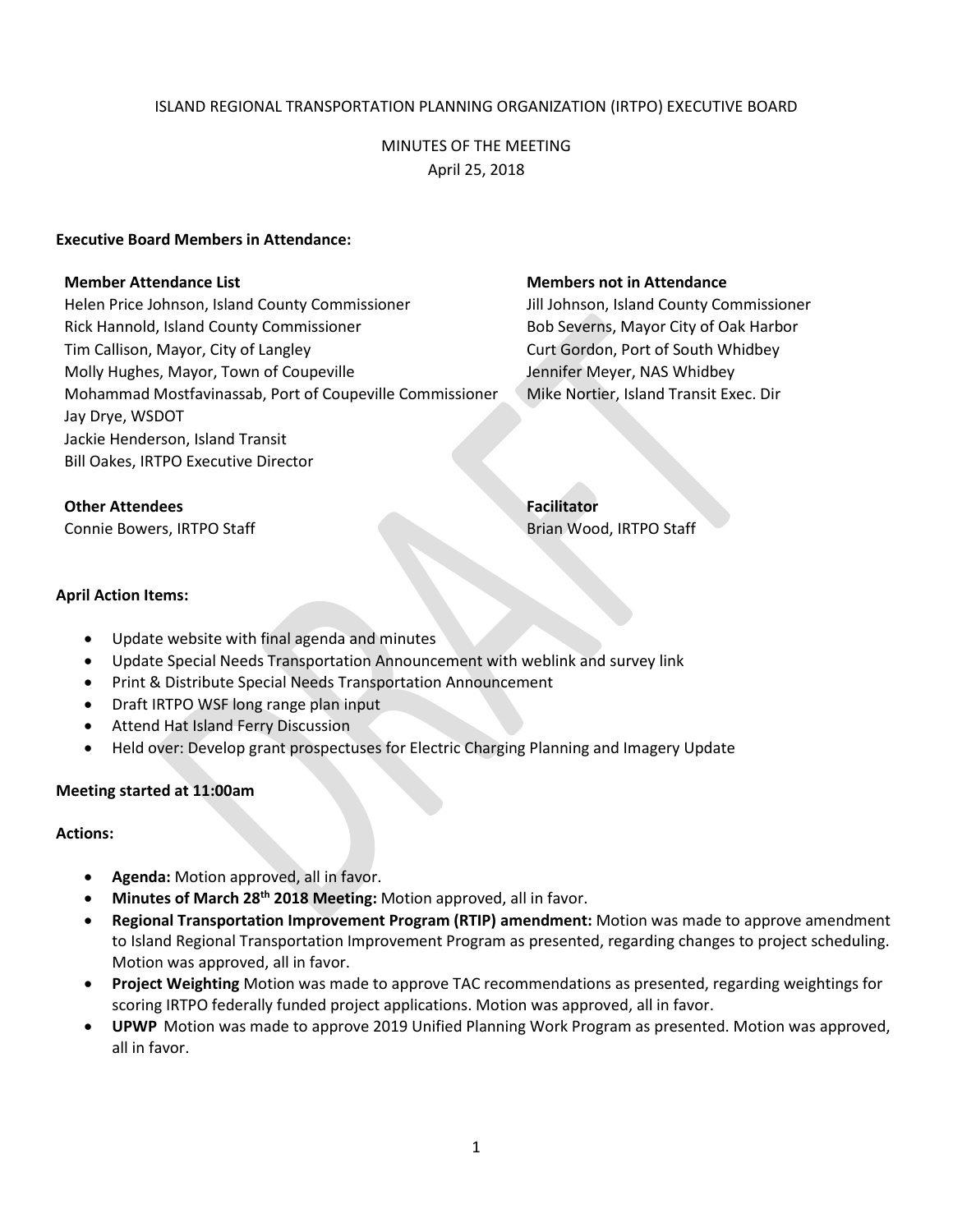# **Federal Funds Work Plan & Obligation Authority**

- The Board was asked to take action on a work plan, presented during the March Executive Board meeting that provides a current strategy for meeting obligation targets and fiscal constraint.
- The Board was reminded that most of the project movements were within the more flexible first four years, but an amendment was needed to move two projects into the fifth year to exclude them from the Statewide Transportation Improvement program.
- Question: What happened to the Crescent Harbor Regatta Project?
- Answer: There remains a right of way issue that prevented the project from obligating this year. It was moved (and split) to 2020/2021 to show fiscal constraint, but our intention is still to deliver this project in 2019.
- It was noted that:
	- o Movement within the first year, and dividing project grants over a number of years, is a planning tool to show fiscal constraint.
	- o Projects are still available to obligate.
	- o Out year projects can be obligated after first moving them into the four year planning window through an amendment.

# **Call For Projects/Evaluation Weightings**

- The Board was informed that, in preparation for the upcoming call for projects, the TAC met in April to consider how to weight the criteria used to score project applications for IRTPO administered federal grant funding. It was noted that:
	- $\circ$  Most criteria used aligned with WSDOT goals-given that we are still developing our Regional Transportation Plan. Planning Consistency, Equity, and Access were additional criteria that were recommended.
	- $\circ$  A forced-pairs method helped the group arrive at a weighting scheme for the different criteria.
- The weightings were discussed:
	- $\circ$  It was significant that the range of weights was not very broad, indicating that all criteria were important.
	- $\circ$  Planning consistency was weighted somewhat lower than others, as it was seen as a given for most projects. Note
	- $\circ$  Color families were added to help show criteria with similar weighting levels.
		- **Blue level reflected TAC member's interest in seeing that all people feel able to reach** destinations safely, by car, bus, bike, boat or on foot.
		- **Green level looked at both taking care of and improving what we have in support of our** local economy.
		- **Deportunities and partnerships (grouped under green level) was a stand-out criterion.** TAC members felt that finding willing partners and the right grant was relatively rare and should therefore get a boost in scoring.
		- Mobility was noted to be generally synonymous with motor vehicle congestion, which is less of a problem in Island Region. Although it could apply to other modes it is generally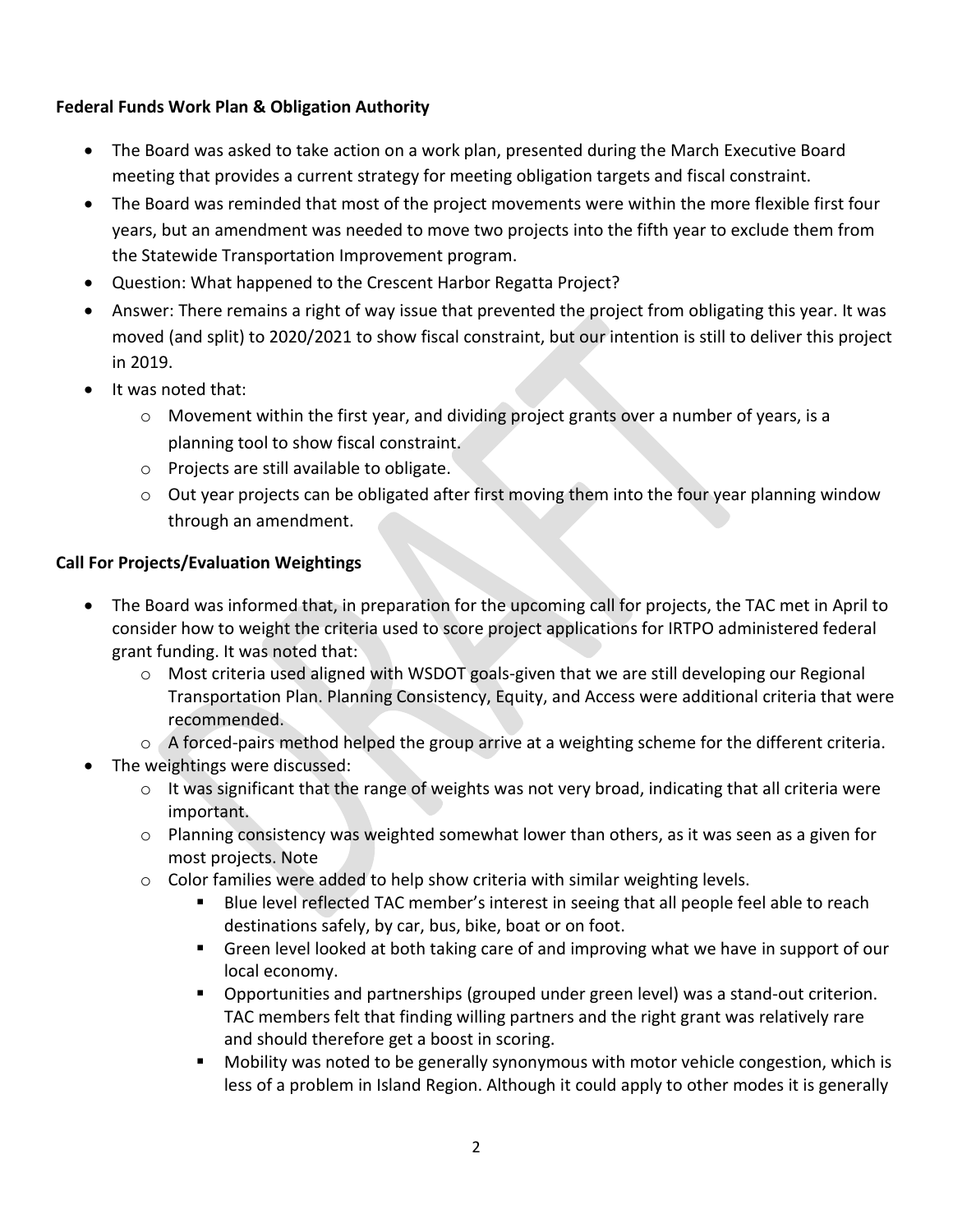Access that limits other modes vs congestion (even though non-motorized modes can use current facilities, vulnerability could be seen as an access limitation).

- **The environment was seen as a project limitation since transportation projects do not** usually have a first priority of fixing the environment, but if a project significantly impacts the environment it will be less likely to move forward, so preference would go to low impact projects.
- $\circ$  WSDOT indicated that this methodology was used in their planning efforts.
- $\circ$  Board member comments indicated that the level of discussion and analysis were strong and hoped that the method could be applied to other planning efforts.

# **Draft UPWP Update**

- The Board was informed that the draft 2019 IRTPO UPWP, reviewed during the March Executive Board meeting, was presented to WSDOT.
	- $\circ$  WSDOT met with staff on April 18<sup>th</sup> to review the draft and discuss accomplishments.
	- o There were a few recommendations:
		- Listing accomplishments.
		- **Modification of a few tasks for clarity.**
		- A new action item regarding Title VI asking the Board to approve a strategy.
	- o In general, WSDOT was pleased with the UPWP and IRTPO efforts to date.

# **Regional Transportation Plan Update**

- A Policy Wheel concept was presented to the Board, which included three core elements and a dynamic component. The elements included:
	- o A vision (unchanged from prior Board presentation)
	- o 4 Goals
		- **Leadership**
		- System Management
		- **Sustainability**
		- **Preparedness**
	- o 12 Policies (familiar to the Board as "goals" with a modification to include access to healthcare)
- The 4 goals were defined and were each aligned to a set of policies. However, the goals were likened to hats or lenses under which any of the 12 policies could be discussed.
- It was suggested that this concept could be used to set action directions by the Board or to evaluate projects such that they align with more than one objective.

# **Special Needs Transportation Workshops Update**

• It was noted for the Board that, as part of the Special Needs Transportation Planning project, staff scheduled three public workshops to collect firsthand information about transportation needs and gaps. The workshop would consist of a presentation, information boards and interactive table exercises.